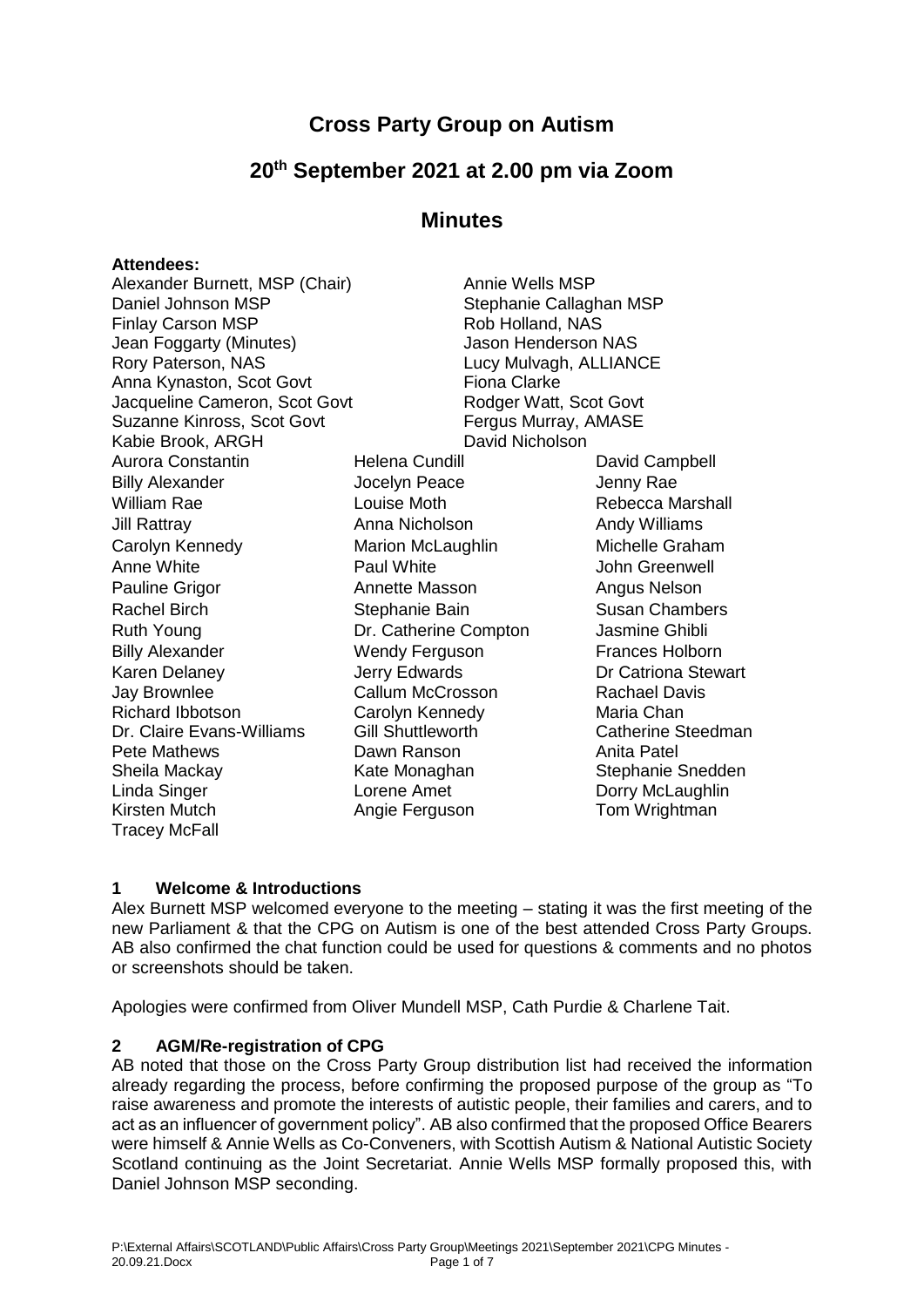AB then acknowledged the MSPs membership of the CPG in the new Parliament – Jeremy Balfour MSP; Stephanie Callaghan MSP; Finlay Carson MSP; Daniel Johnson MSP; Fulton McGregor MSP; Carol Mochan MSP; Oliver Mundell MSP & Mark Ruskell MSP, as well as Alexander Burnett MSP & Annie Wells MSP. Additions to the non-MSP membership were confirmed as Eddie Fowler, Sheila Mackay, and Education Scotland.

Daniel Johnson MSP raised a query regarding Education Scotland's membership & possible conflict with their role as a government agency. AB stated he would report back on this. A number of other organisations in attendance expressed an interest in joining the secretariat of the CPG and AB confirmed that this will be explored in the future.

#### **3 Scottish Government Update: Working with Autistic People and People with a Learning Disability**

Jacqueline Campbell introduced Rodger Watt, Team Leader, and Suzanne Kinross, Lead Policy Officer on Autism, before giving an update on the recent engagements.

JC confirmed that there are three Ministers with an interest in this area – Kevin Stewart MSP, Minister for Mental Wellbeing & Social Care; Clare Haughey, Minister for Children & Young People; and Christina McKelvie, Minister for Equalities & Older People. They will work between all three Ministers depending on the issues are arising.

JC gave an update on a new approach involving people with lived-experience that had been developed between the Scottish Government, stakeholders, autistic people & people with a learning disability. Open discussions have taken place during the pandemic & work has been done to respond quickly. The Scottish Government had sought to develop solutions to make a difference in everyday life & bring together policies at a national level, and an agreement had been reached to fund Autistic People's Forums regarding what life is like now & what is needed. Separate discussions will take place with people with a learning disability, and with parents & carers. These discussions will be regional & open, with the first session on mental health. Once the three groups come together there will be groups from the public, third & private sectors who will help to implement solutions.

The first session is set to take place at the end of the year before bringing the wider group together in earlier 2022.

#### **4 A National Care Service for Scotland**

The Scottish Government has set out proposals on the National Care Service in Scotland & the consultation is currently open with a deadline of  $2<sup>nd</sup>$  November 2021 (consultation available at: [https://www.gov.scot/publications/national-care-service-scotland-consultation/\)](https://www.gov.scot/publications/national-care-service-scotland-consultation/). Anna Kynaston, Deputy Director for the NCS Division, gave an overview of the discussions regarding the National Care service & signalled a desire to hear views on the social care in Scotland & how it needs to improve.

The priority of the consultation is to engage with as many people as possible, both those accessing services & those working within the systems, to ensure proposals, changes and ideas are improved with front-line and first-hand experiences. There is ongoing work on the proposals & an independent review – it is recognised that change is needed as there is a huge implementation gap between people in receipt of community help & social care services, and how services are delivered. High-level proposals include bringing forward a National Care Service for Scotland that would be responsible directly to Scottish Ministers, with a responsibility for National Care standards, quality & complaints. This delivery must be managed at a local level – Community Health & Care Boards who will be responsible for the commissioning & delivering of the services. It is recommended that local authorities are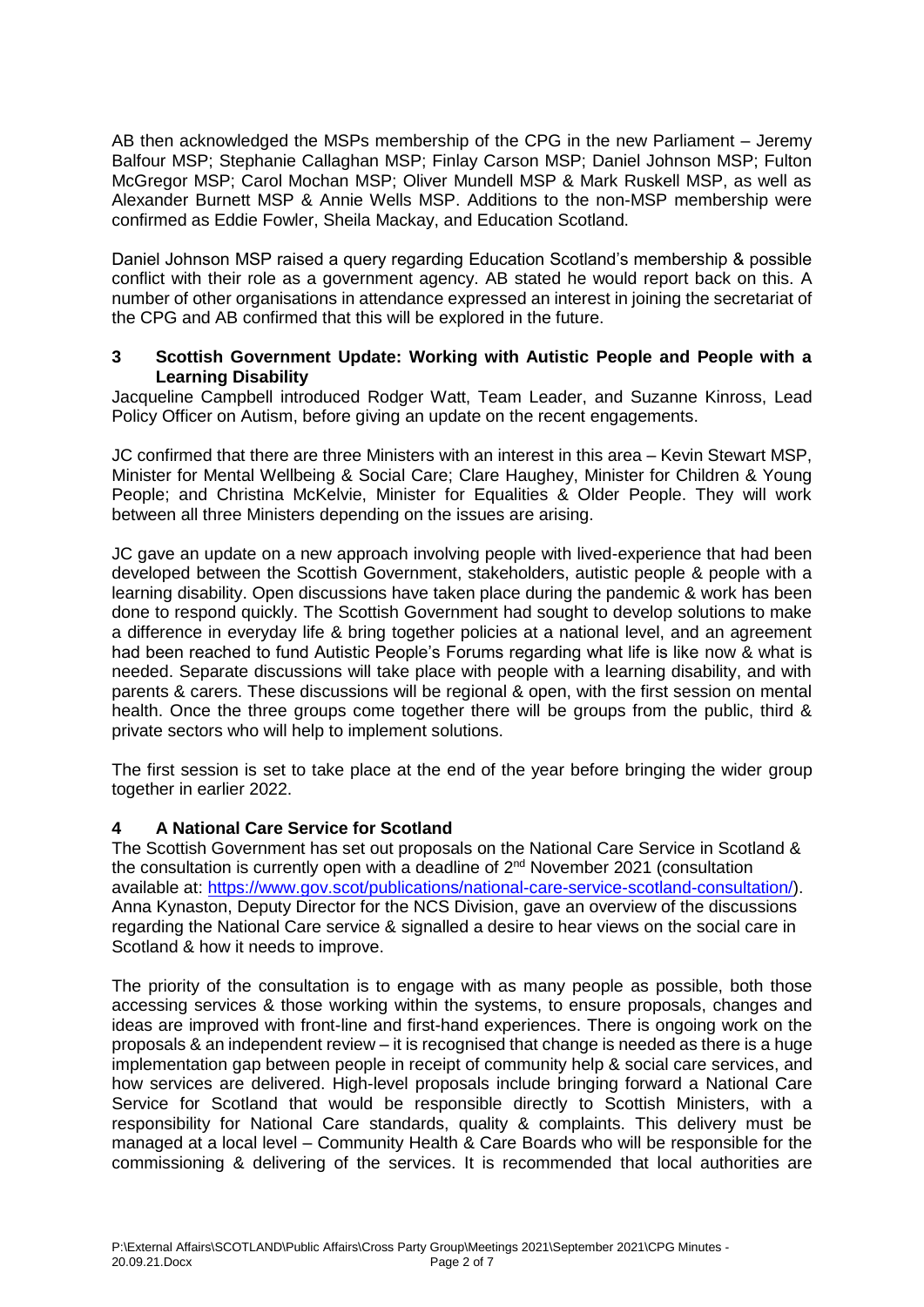represented on these boards alongside professionals & members of the community to enhance that local approach.

Timescales are tight & AB will keep the CPG updated of these & next stages of the process.

#### **5 Living life to its full potential: the future of social care in Scotland**

Lucy Mulvagh, Director of Policy & Communications at the ALLIANCE, addressed the Scottish Government on its social care proposals & the Alliances' member responses to the consultation document so far. LM explained that Covid-19 has impacted all aspects of our lives, including the pre-existing issues within social care in Scotland & the Alliance has called for a radically different approach. Several elements are based on the recommendations of the Independent Review of Adult Social Care. Alliance have several actions that they think are crucial of the creation of the NCS & will be highlighting these both through the consultation process & in a briefing.

The main points this will be addressing are: supported decision-making, equality & human rights, and investment in social care. The final point made by LM was around human-rights budgeting - public resources are still limited & consultation proposals will be assessed for value for money to make sure the maximum impact is achieved from that investment.

#### **6 Doing Better, Together**

Fiona Clark introduced herself as an autistic individual who works to improve the lives of autistic people & their families. FC focused on human rights in social care & the need to work together to do better, highlighting a lack of the right type of support. Good models of practice were recognised but FC also stated that there is a lack of accountability at national & local levels, which requires a system redesign.

FC stated that all autistic people & their families will need support at some stage, and so it is vital to remove barriers, misconceptions & stigmas. It was also stated that the National Care Service consultation itself is far too complex, making it inaccessible for lots of autistic people. Scotland needs a system with a collaborate approach across all areas, and a move from person-centred to person-led.

Any reformed system will require rights-based approaches & transparent processes, with active & meaningful participation of those who use such services at every level. People with lived experience are the experts on their needs & the NCS provides a huge opportunity to work together & do better.

### **7. Discussion – National Care Service**

AB stated that the discussion part of the meeting was an opportunity to make this a listening exercise for those from the Scottish Government in attendance, and a chance for attendees to have their say.

Tracy McFall commented on the importance of a National Care Service built around families, which come with a range of complexities rather than individual needs & reiterated that the focus should be on families. AK responded that there was a firm belief that moving forward we need to take that holistic approach & asked TM to tell the Scottish Government more on 'the how' as she will have more experience in this area.

Dawn Ranson stated that the National Care Service consultation isn't appropriate. DR felt that questions are leading, being pushed into a direction without actually being about real consultation. DR stated that Derek Feeley asked for radical change in social care. DR explained she is autistic & is self-employed helping people go through the SDS community broker. AK stated that the Scottish Government are seeking commentary exactly like that from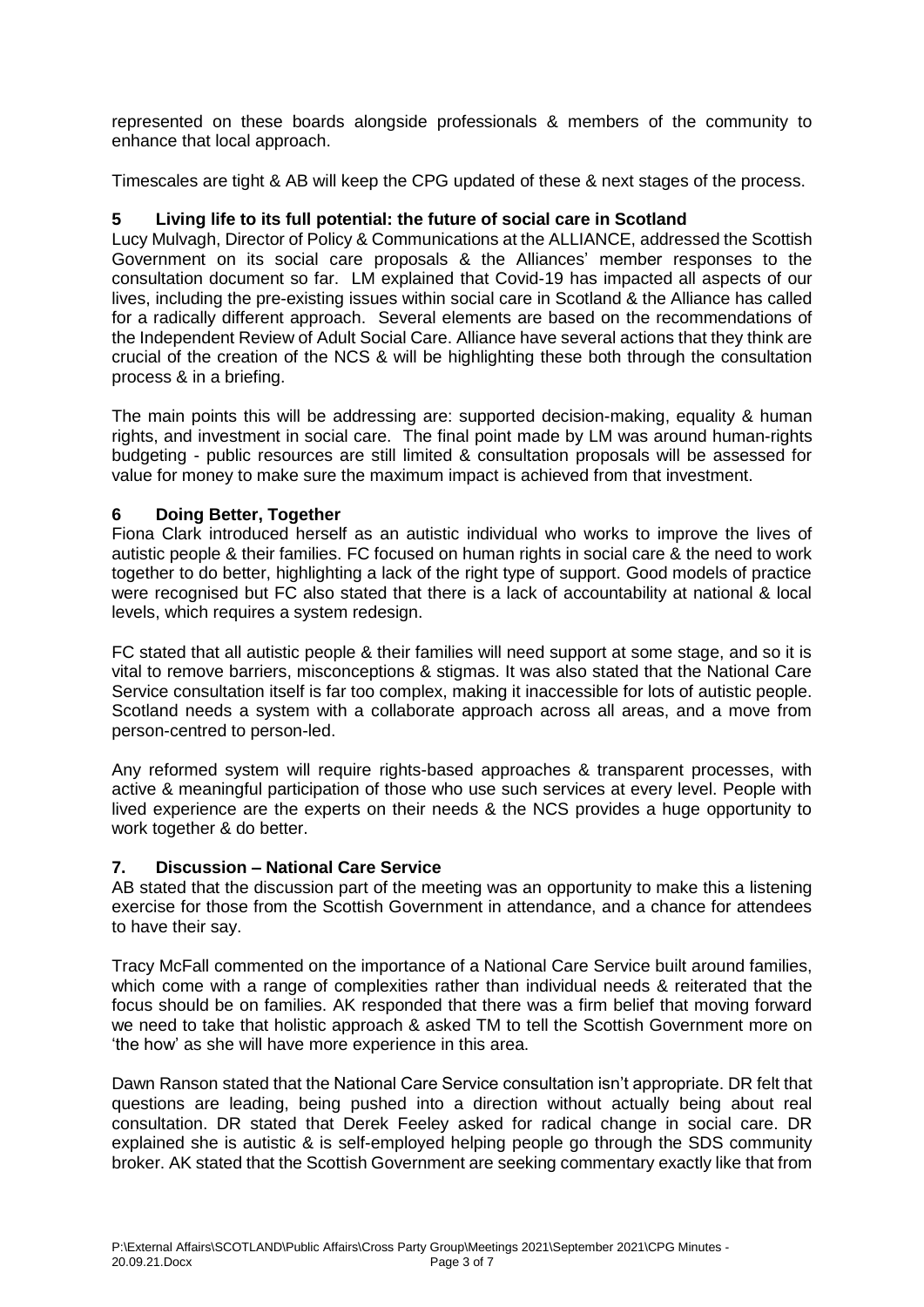DR & explained that the consultation proposals are a strawman designed to start the conversation.

Susan Chambers agreed with DR regarding the restructure. SC commented that consultations, strategies & frameworks do not mean very much unless you have somebody driving & committed to the policies. SC stated that the Government has a poor record on policies & that we are still waiting on the independent report which was carried out by Blake Stevenson on the Autism Strategy which was meant to be published. Rodger Watt, via the chat, flagged that the evaluation was due to be published shortly.

AB agreed with the point made regarding policies not being followed up. AB asked if there is anybody on the CPG that has questions on various policies & where they are at or if they have not been delivered. These will be questions for Parliament – anyone who has concerns can wait till a CPG meeting contact your MSP & ask them to raise them on your behalf.

LM commented that SC has made an important point regarding accountability. It is an issue that comes up again & again. The ALLIANCE are keen that equality and rights are embedded in the system. What gets put into this legislation is essential & have to try & get more things right in the first place.

AB explained that the consultation will only be the first stage of such a bill, there are other opportunities as it progresses through parliament for amendments & lobbying on particular points. The more that can be included in the early consultation stage, the easier it is to refer back. There will be other opportunities to raise these points as a bill progresses through parliament.

AB confirmed that Aberdeenshire Council has started on their strategy. AB also confirmed that he had met with NAS & COSLA recently due to ongoing casework involving autistic children. Rob Holland commented that NAS met with COSLA to discuss various topics, and will be raising issues with the COSLA Children & Young People Board in the coming months.

FC stated that autistic children are dealing with hostile environments & their rights are not being met. Everyone - including local authorities and the Government - needs to do stuff now to raise the bar, not wait for a few years down the line. AB highlighted the often lack of consistency between local authority areas. SC agree with FC's comments, stating the need to improve the life of autistic children in schools as very little has changed in 20 years.

It was raised that autistic people are not necessarily used to the format of discussion used for parliamentary groups such as the CPG, with formal language often being used which can be difficult to grasp. It was suggested that a better way to prepare autistic people for these discussions could be explored. AB acknowledged some of the issues around the way in which CPGs are conducted.

#### **8. Response from the Co-Convener**

AB apologised for some of the jargon used during the meeting, particularly during the AGM & re-registration process, and stressed that the parliamentary language is usually kept to a minimum. AB suggested making contributions to the NCS consultation as detailed as possible. AB thanked the speakers & attendees.

#### **9. Date & Topic of Next Meeting**

To be advised.

#### **10. AOB**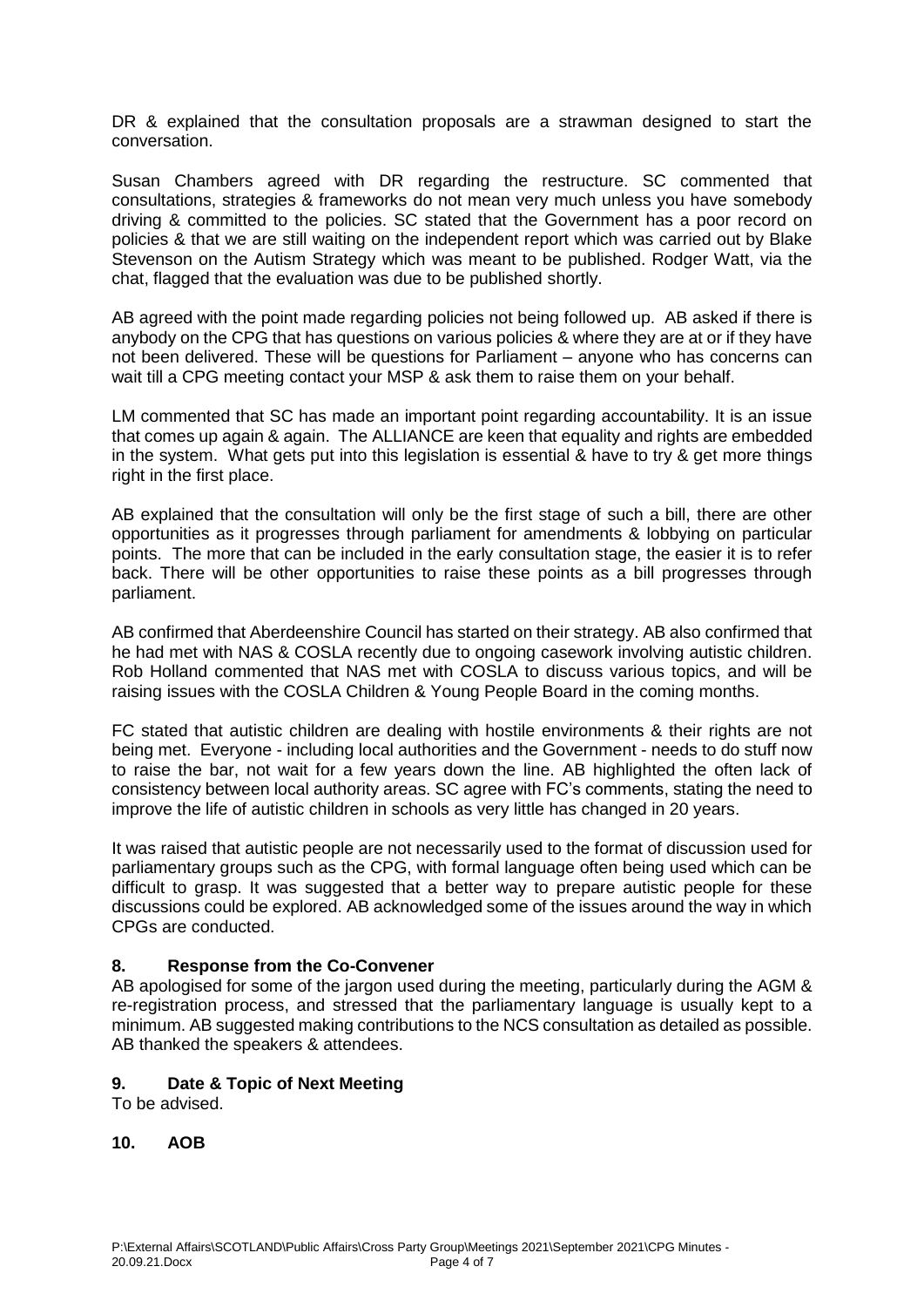### **Chat Function Contributions**

**Kabie:** I think you need to address secretariat addition requests

**Fergus Murray:** AMASE and ARGH have informed the NAS and Scottish that we would like to be added to the secretariat for this CPG. Susan Chambers has just stated that Pasda would also like to be added.

**Dr Catriona Stewart OBE SWAN:** It would be a good idea at these meetings to have a couple of people who take on checking the text chat.

**Dr Catriona Stewart OBE SWAN:** Several of us have had our hands up for some time, too, so it would be good to have that kind of support for the chair as well.

**Dr Catriona Stewart OBE SWAN:** The secretariat should be shared between the national charities, and others, especially those led by lived experience. So that would be PASDA, AMASE, ARGH, SWAN, Triple A's and AUScotland.

**Dr Catriona Stewart OBE SWAN:** But it probably could get too unwieldy…

**Richard ibbotson:** There is also "Spectrum Voices' a new (ish) APO

**TraceyMcFall, Partners in Advocacy:** INLUDES CHILDREN AND YOUNG PEOPLE AFFECTED BY A RANGE OF DIFFERENT ADVERSITY INCLUDING AUTISM - THERE MAY BE SOME LEARNING WE CAN TAKE FROM THIS

**Fergus Murray:** We just need some autistic representation - specifically, representative DPOs - in the secretariat, for oversight, and accountability to the main community affected. As per the UN CRPD Article 4.3 and General Comment 7.

**Dawn Ranson:** Am very concerned having read the Easy Read Version that the NCS Consultation not only isn't particularly Easy Read and that it is leading people in a certain direction. I am an autistic person, who works in the Social Care profession. My concern is it is very different from the recommendations in the Independent Review of Adult Social Care. Very poor consultion.

**Fergus Murray:** I don't think insisting that anything people want minuted should start with a C is helpful or accessible. There should be parity of esteem for different modes of communication.

**Dr Catriona Stewart OBE SWAN:** I didn't know that; I'd like everything I've put in chat to be minuted please. I'll use C going forwards.

**Dawn Ranson:** Can you tell us how many actual people with Autism are on the Secretariat? **Jay Brownlee (NT):** as with many aspects of care for my autistic children the issue is often just accessing services. My eldest has been waiting 9 months so far for a children disabilities social worker so cannot access services yet as she has not been assessed for a care plan. and that doesn't take into account the 6 years between me asking for help and her receiving a diagnosis as the CWD team couldn't even place her on the waiting list till she was diagnosed.

**Sheila Mackay:** I live in Perth & Kinross and we seem to have few specialist care providers. There are also issues with lack of capacity and so even when needs of people with autism are identified, they can't be met.

**Pauline Grigor- Borders Additional Needs Group**: The third sector provide vast amounts of support but dont have the resources, integration or alignment - Early Intervention is critical to our community. Lived voice must have a say and be engaged in Strategy

**PAUL WHITE:** Would the Community H and SC Boards replace Health Boards as well? Duplication of the responsible bodies has led to divisions in care and excessive bureaucracy!!

**Fergus Murray:** There need to not just be openly autistic people on the secretariat, but also people who are accountable to the autistic community, which is to say DPOs (as per the CRPD, as above).

**Marion McLaughlin OSSAberdeen:** Agree, having the APOs in Scotland consulting with each other on this sounds sensible too

**Dawn Ranson:** Seems to me the Consultation has be written with the decisions already made.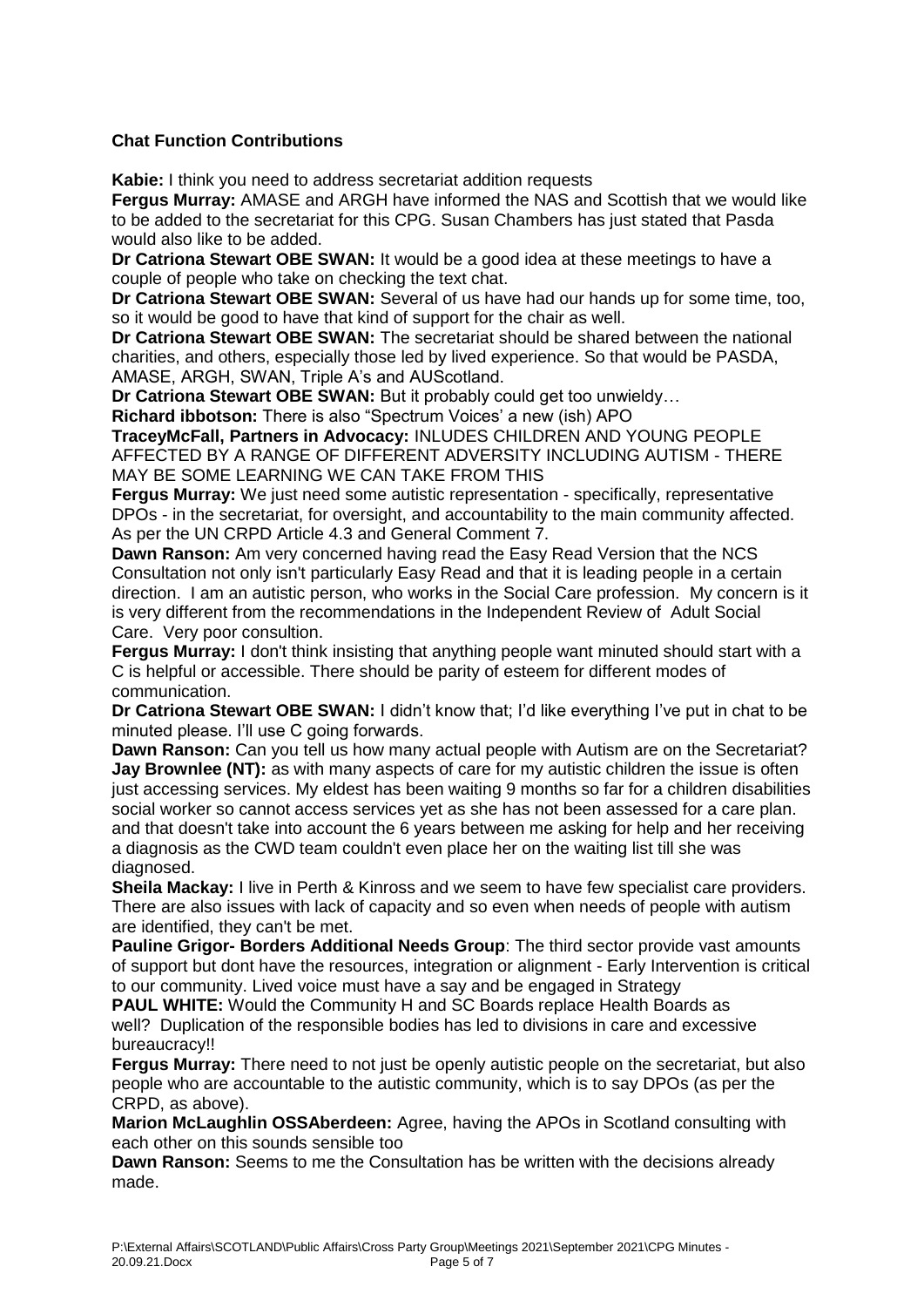**Dr Catriona Stewart OBE SWAN:** Yes, not sure we need to take on more responsibilities right now either at SWAN; if AMASE/ARGH happy to represent autistic folk then perhaps they could consult with OSS Aberdeen, Triple As and SWAN in between CPG meetings to check in if there's anything we want to bring to any agenda etc. Happy to discuss in any case.

**susan chambers:** Thanks Lucy. HR are essential but who will drive the implementation? **davidmartinnicholson:** Great presentation Lucy. Excellent to hear that the Alliance is putting Human Rights at the very heart of their response.

**Kabie:** National Autistic Task Force Guide to Quality Care for Autistic People:

[https://nationalautistictaskforce.org.uk/wp-](https://linkprotect.cudasvc.com/url?a=https%3a%2f%2fnationalautistictaskforce.org.uk%2fwp-content%2fuploads%2fRC791_NAT_Guide_to_Quality_Online.pdf&c=E,1,K-m0MyAHBnyuSdOCvU_27FeYigIg-FDDdQ_1qPVb2EzFWRqym09EhskGD1QBLcG8sB_z5WA0JkecMh4TMkoyFuKFHG0qJN08MYJH1Hw9zL3CqJY,&typo=1)

[content/uploads/RC791\\_NAT\\_Guide\\_to\\_Quality\\_Online.pdf](https://linkprotect.cudasvc.com/url?a=https%3a%2f%2fnationalautistictaskforce.org.uk%2fwp-content%2fuploads%2fRC791_NAT_Guide_to_Quality_Online.pdf&c=E,1,K-m0MyAHBnyuSdOCvU_27FeYigIg-FDDdQ_1qPVb2EzFWRqym09EhskGD1QBLcG8sB_z5WA0JkecMh4TMkoyFuKFHG0qJN08MYJH1Hw9zL3CqJY,&typo=1)

**Kabie:** human rights breaches such as PBS (ABA)

**Dawn Ranson:** That was the best presentation I have heard from anyone in a long time. Not much is said about SDS and Independent Support especially in relation to autistic people.

**Anna Nicholson:** Congratulations to Fiona on such a clear and important presentation. **davidmartinnicholson:** Well done on a superb presentation Fiona.

**Kabie:** Great presentation Fiona, thanks

**Dawn Ranson:** how many people with autism are part of the Secretariat

**susan chambers:** Thanks Fiona. Not all autistic people can express themselves easily even if they have speech. They also need someone who can interpret for them often parents/carers..

**Anna Nicholson:** In relation to what Susan said, this forum is sadly inaccessible for many Autistic people. Many of us find it difficult to process speech quickly, and need more time to respond than would be possible in this format.

**Anna Nicholson:** What was meant by 'early intervention' being key in this context? Often when talking about Autistic people, this is ABA or PBS, which is not appropriate.

Societal/structural change is far more important then 'intervention' in many individual cases. **Richard ibbotson:** Access to a range of informed advocacy is essential but it not equally accessible for all.

**Billy Alexander (Grampain Autistic Society):** essential whole family approach to adult social care., aligning with The Promise and care review

**Anna Nicholson:** Families are important, but not everyone lives in families.

jillrattray: It's essential that families are only involved to the extent the autistic person wants them involved.

**Fergus Murray:** regarding the idea of 'early intervention', this recent chapter from two Edinburgh academics and an autistic researcher is excellent and well worth reading. [https://osf.io/zrfyp/](https://linkprotect.cudasvc.com/url?a=https%3a%2f%2fosf.io%2fzrfyp%2f&c=E,1,8oA6j-YSulOIBv3seJXapfofDKcJ348K4yOKIHzLCt1na-PiV5Lhr4et6Iz8eMeIXtfAz1_h2BST8_rqxF92EugAGXN7U72qt4QYddwujYsMe0jsrAqGkA,,&typo=1)

#### **Fiona Clarke:**

were disabled people or others with lived experience involved to co-produce the consultation? The questions would seem that no.

#### **susan chambers:**

Sometimes families are the "problem" but not always. There are skilled people required to know when the autistic individual is expressing their views.

**Fergus Murray:** key passage from that chapter: 'While

"intervention"refers to strategies intended to bring about a behavioural or other change in an autistic person, "support" generally refers to an external change or accommodation that can benefit autistic people. Although both may have their place to varying degrees for

autistic children, there is currently a disproportionate emphasis on "interventions" and a lack of "supports". '

**Anna Nicholson:** Support, not intervention, is what we need, in those terms, Fergus. **jillrattray:** When we're looking at care of autistic people, and neurodivergent people in general we need to be looking at what care is. Too often it's do you need someone to do x, y & z for you, not what assistance do you need to do x, y & z.